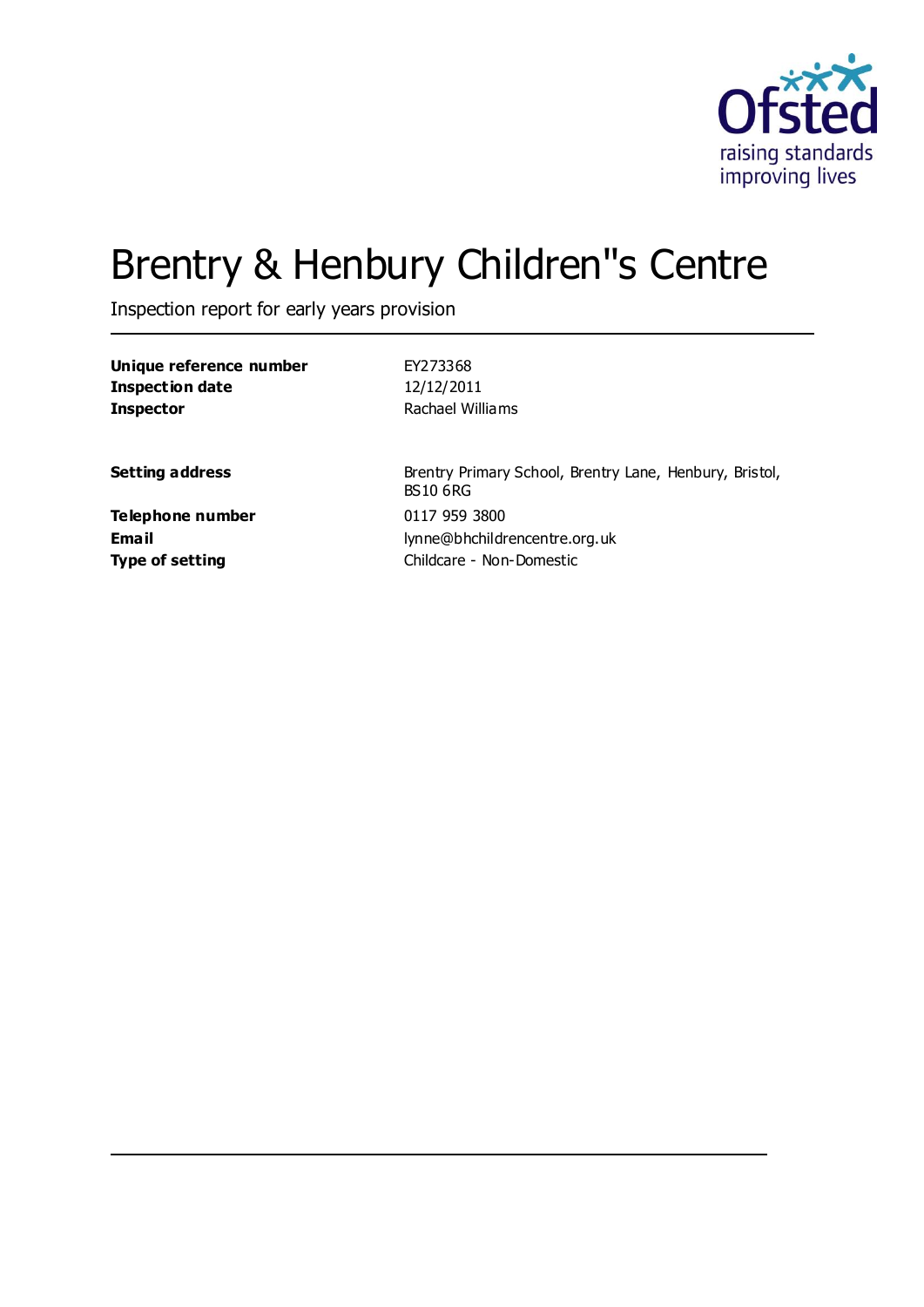The Office for Standards in Education, Children's Services and Skills (Ofsted) regulates and inspects to achieve excellence in the care of children and young people, and in education and skills for learners of all ages. It regulates and inspects childcare and children's social care, and inspects the Children and Family Court Advisory Support Service (Cafcass), schools, colleges, initial teacher training, work-based learning and skills training, adult and community learning, and education and training in prisons and other secure establishments. It assesses council children's services, and inspects services for looked after children, safeguarding and child protection.

If you would like a copy of this document in a different format, such as large print or Braille, please telephone 0300 123 1231, or email enquiries@ofsted.gov.uk.

You may copy all or parts of this document for non-commercial educational purposes, as long as you give details of the source and date of publication and do not alter the information in any way.

T: 0300 123 1231 Textphone: 0161 618 8524 E: enquiries@ofsted.gov.uk W: [www.ofsted.gov.uk](http://www.ofsted.gov.uk/)

© Crown copyright 2011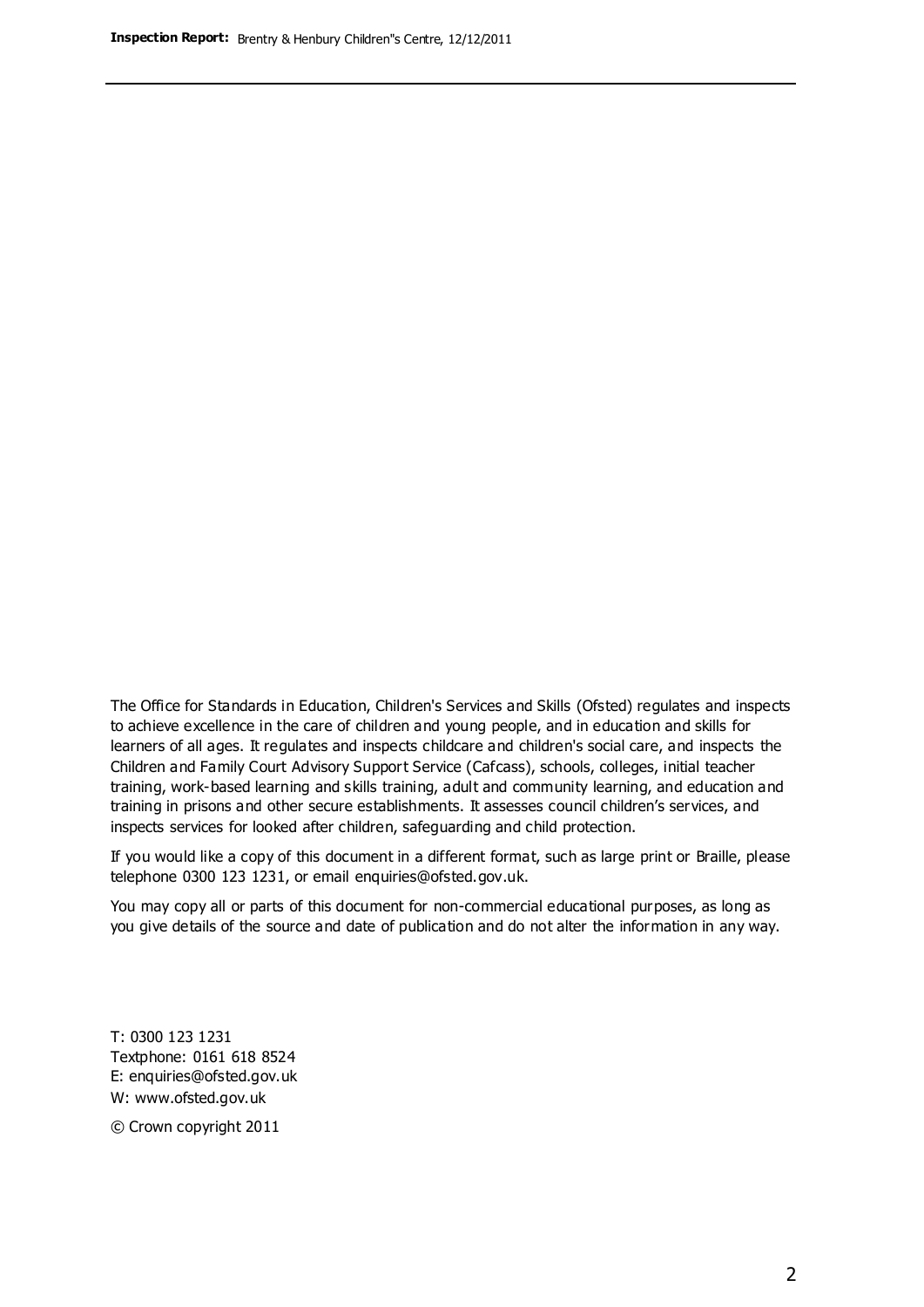### **Introduction**

This inspection was carried out by Ofsted under Sections 49 and 50 of the Childcare Act 2006 on the quality and standards of the registered early years provision. 'Early years provision' refers to provision regulated by Ofsted for children from birth to 31 August following their fifth birthday (the early years age group). The registered person must ensure that this provision complies with the statutory framework for children's learning, development and welfare, known as the *Early* Years Foundation Stage.

The provider must provide a copy of this report to all parents with children at the setting where reasonably practicable. The provider must provide a copy of the report to any other person who asks for one, but may charge a fee for this service (The Childcare (Inspection) Regulations 2008 regulations 9 and 10).

The setting also makes provision for children older than the early years age group which is registered on the voluntary and/or compulsory part(s) of the Childcare Register. This report does not include an evaluation of that provision, but a comment about compliance with the requirements of the Childcare Register is included in Annex B.

Please see our website for more information about each childcare provider. We publish inspection reports, conditions of registration and details of complaints we receive where we or the provider take action to meet the requirements of registration.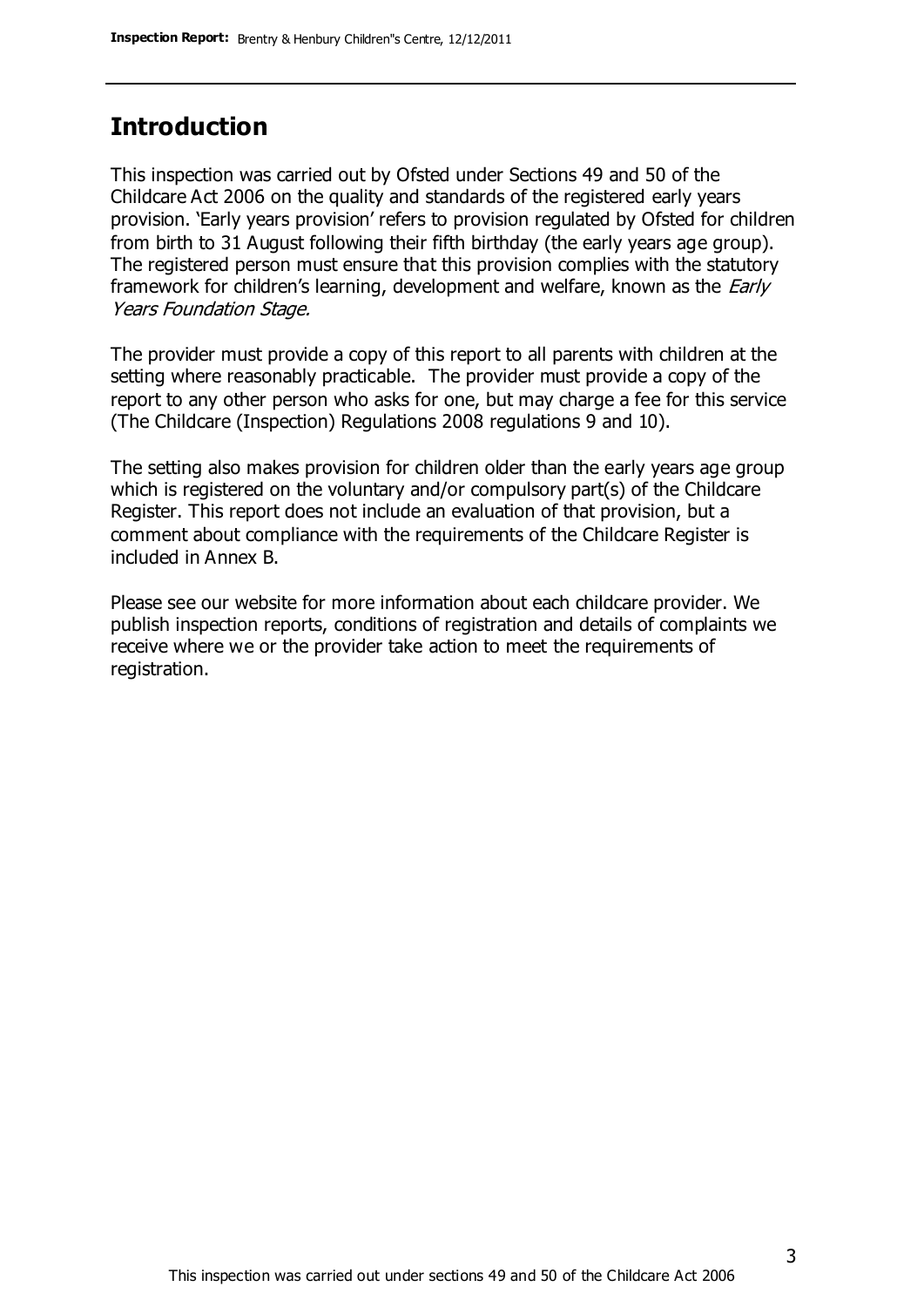### **Description of the setting**

Brentry and Henbury Children's Centre first opened as a Neighbourhood Nursery in May 2004 and became a Children's Centre in 2006. It operates from purpose built premises within the grounds of Brentry Primary School in Bristol. Children are cared for in four playrooms, each having adjacent toilet and/or nappy changing facilities. The Buttercup room also has a separate sleep room for babies and young children to rest. The hall is also available and used for small group activities. There is a separate building adjacent to the nursery, known as the community centre, which families may access. All playrooms and the community centre have direct access to fully enclosed outside play areas.

The centre offers a wide range of community services to children and their families. This includes a full day nursery which opens each week day throughout the year between 8am and 5pm. The nursery is registered on the Early Years Register and the compulsory and voluntary parts of the Childcare Register to care for a maximum of 89 children at any one time. Currently there are 158 children on roll in the early years age range. The nursery provides free early years funding for three and four year olds and enhanced provision for those under three years old. The nursery supports a number of children with special educational needs and/or disabilities and those for whom English is an additional language.

The trustees employ a centre manager who holds a National Professional Qualification in Centre Leadership. She is supported by three managers who all hold early years degree status or above; two of whom are qualified early years teachers. There are 32 staff who work directly with the children; of whom, 25 have level 3 or above early years qualifications.

### **The overall effectiveness of the early years provision**

Overall the quality of the provision is outstanding.

The nursery is highly effective at meeting the individual needs of children. Outcomes for children are consistently exemplary. There are highly effective partnerships between practitioners, parents and other agencies to ensure that the needs of children are routinely met and their well-being assured. Excellent relationships are established with the children and consequently, practitioners have a deep understanding of children's interests and motivations. Therefore, the delivery of planning and assessment systems are effective and children make excellent progress in their learning and development. On the whole, deployment of staff is effective in meeting children's needs and promoting independence. Selfevaluation at all levels reflects rigorous monitoring and searching analysis of what the setting does well and what it needs to improve.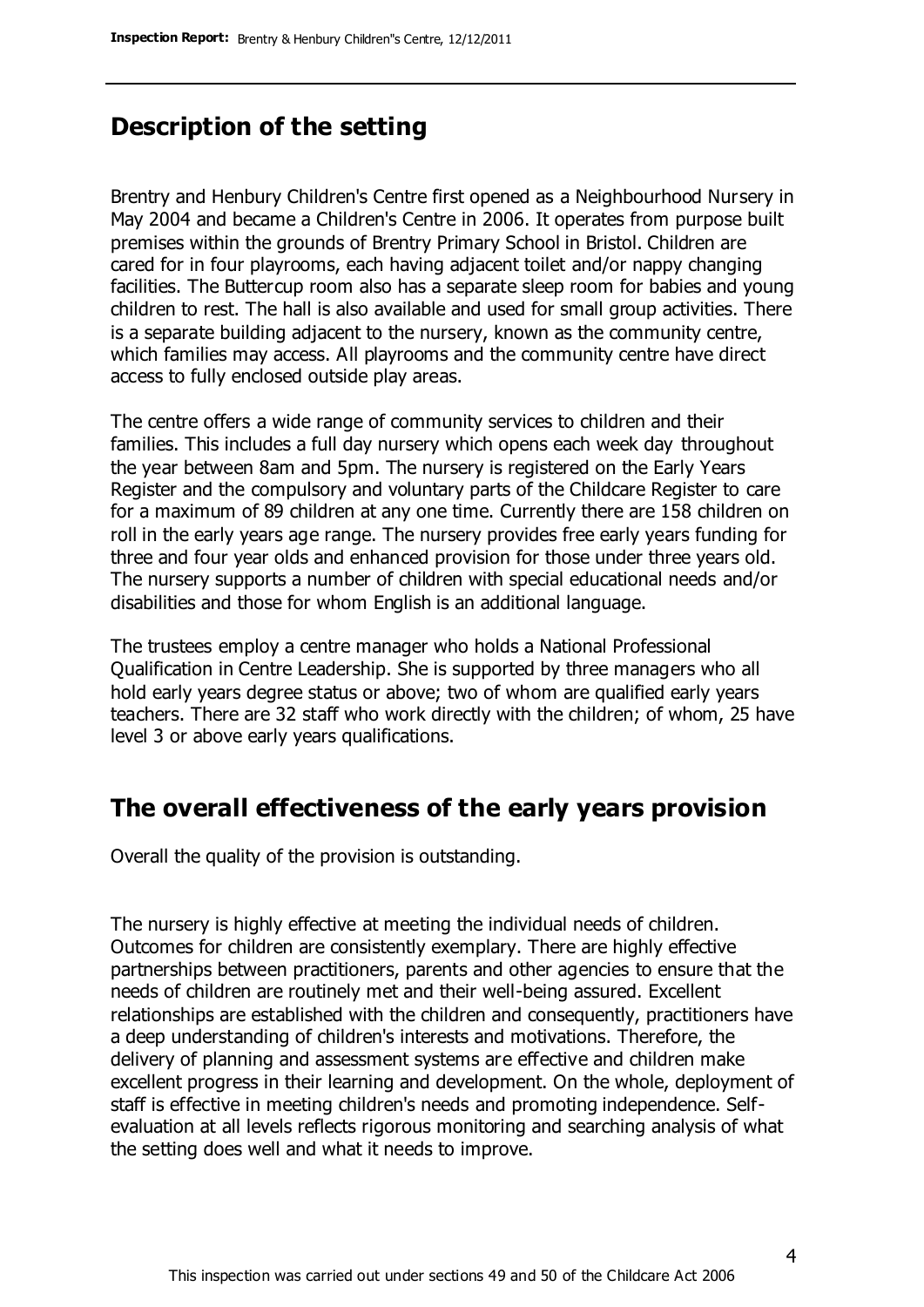### **What steps need to be taken to improve provision further?**

To further improve the high quality early years provision the registered person should consider:

• improving the deployment of staff when children need support to prepare themselves for outdoor play.

### **The effectiveness of leadership and management of the early years provision**

The nursery exemplifies high quality safeguarding practice. They have excellent risk assessment systems which are regularly reviewed. Visitors to the setting are routinely recorded and are consistently requested to wear identification badges. Access to the play rooms is secure as there is keypad entry and staff are easily identifiable through their uniforms. Children's safety and well-being are significantly enhanced by the robust and highly consistent implementation of policies, procedures and practice. For example, through the use of Common Assessment Framework and essential child protection training for all staff, which is clearly understood. Excellent referral systems have been established and there is exceptional partnership working with relevant agencies. All staff are committed to providing children with a safe and secure environment. Recruitment and induction arrangements are rigorous to enable children to be cared for by suitable adults.

Diversity is celebrated and staff are proactive in removing barriers to promote inclusive practice. There is excellent, individual support for children for whom English is an additional language. Strong relationships are built with the child and their family so that they feel secure and welcomed. For example, social stories are created so that children are familiar with the nursery's routines and practitioners are familiar with family members, children's interests and celebrations. A 'special box' is created for the child to put their personal possessions in. The needs of individual children are assessed sensitively and appropriately to ensure that activities, resources and equipment are tailored to meet individual needs. Excellent referral systems have been established and partnerships with health professionals are exemplary.

Parents are actively involved in their children's development. Practitioners are proactive at maintaining informative displays and sharing activities that parents can do at home. Parents willingly volunteer their time and skills, for example, to translate the welcome booklet and to be involved in cooking activities. Parents' views are welcomed and practitioners are proactive in providing parents with relevant information on request, such as favourite songs sung at the nursery.

Very good use is made of the local environment. For example, children thoroughly enjoy their visit to a local museum where they are able to use a broad range of photographic equipment to create a collage, observe a gallery and go back in time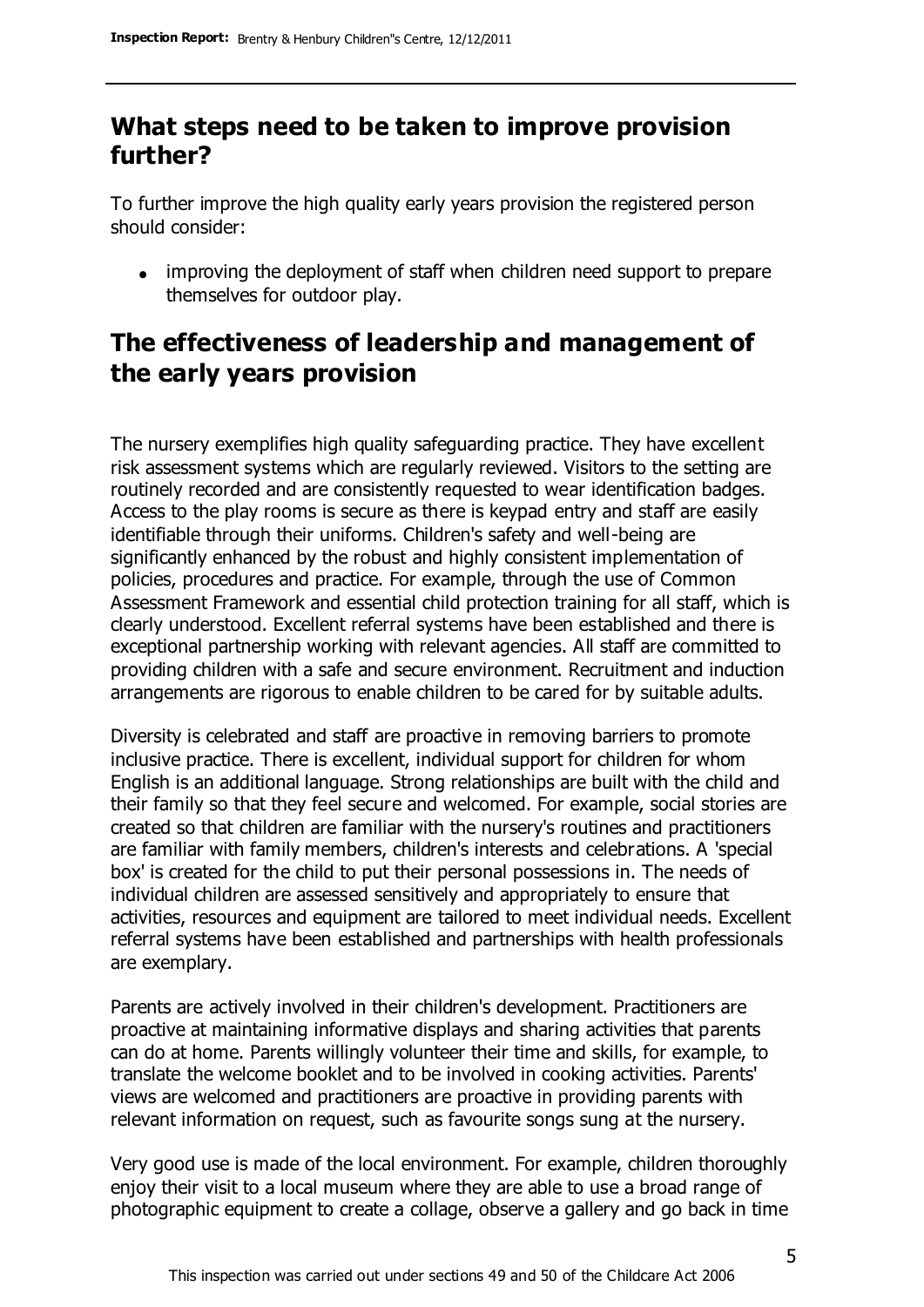to look at the 1940s. The environment is conducive to learning and is safe. There is an abundant range of highly stimulating toys and resources. These include an extensive range of resources to promote children's understanding of diversity. Resource planning, including the deployment of staff skills and expertise, is generally well established and responsive to changing needs. However, on some occasions, such as when helping children into all-weather gear for outdoor play, children are not actively engaged. Displays are used exceptionally well to provide a warm and welcoming environment. Children's achievements are celebrated, for example, on an 'our masterpiece' display and through a graduation ceremony.

There is high-quality professional supervision for all staff which supports outstanding performance. All practitioners are clearly focused on improving outcomes for children. They all contribute to quarterly reports to influence improvements in each room. Practitioners are proactive at accessing relevant training and a system of 'champions' has been initiated to ensure that there is a regular source of well-informed knowledge. Self-evaluation at all levels is robust and parents actively contribute to decision making. As a result actions taken by the setting are well-targeted and, in most respects, have outstanding impact in bringing about sustained improvement to the early years provision.

### **The quality and standards of the early years provision and outcomes for children**

Children demonstrate very positive behaviour. Close and caring relationships are established with all children, who are exceptionally well supported. Children are actively engaged in a broad and balanced range of well thought out activities. Consequently, there is little opportunity for children to become bored or disinterested. Staff consistently listen to the children's ideas. For example, when it starts to hail even the youngest children are able to rush outside and use their senses to explore in confidence. Children make outstanding progress from their starting points in developing the skills to help them in the future. Practitioners promote individualised, purposeful learning exceptionally well and activities are of an exceptionally high quality. For example, young children showing an interest in dolls are escorted to the baby clinic where they can observe real babies and can weigh their dolls using the same equipment. Assessment systems are rigorous and are effectively supported by high-quality observations which are meticulously used to influence future planning. Parents are consistently involved in the process and willingly contribute achievements from home to the learning profiles.

The development of children's communication skills is of high priority and monitored exceptionally well. For example, the' Every Child a Talker' programme has been used exceptionally well to promote story making skills where children successfully sequence stories and use familiar vocabulary. Children are very well prepared for transition to school through supportive and well planned arrangements that consistently involve the children and their parents. For example, practitioners create photograph albums for all of the schools that the children may attend. They supply school uniforms in children's role-play areas so that they can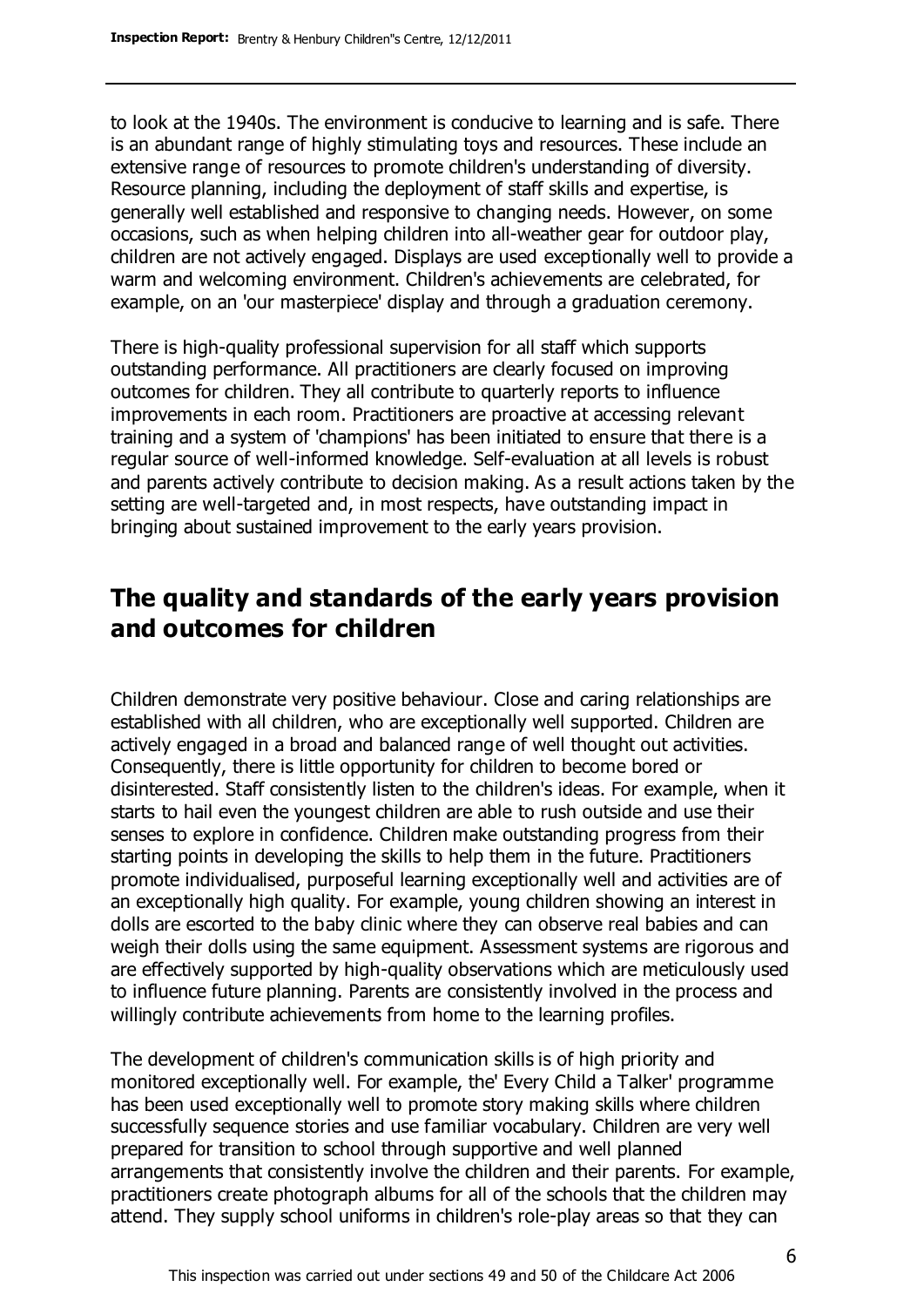become familiar with their new environment.

 There is excellent provision of healthy and nutritious snacks and meals which meet children's special dietary requirements. Children are able to make healthy choices at a cafe style snack-time and thoroughly enjoy the range of fruit on offer. Children learn about healthy eating through gardening activities where they have been able to plant and grow herbs, tomato plants and other vegetables. Children are fully aware of the need to wash their hands at appropriate times, for example, before eating and after visiting forest school. Children thrive in the outdoor area which has been recently developed. In particular, children's imaginative skills are meticulously promoted through the use of a 'play pod' which encourages children to use a range of resources inventively. Children are able to take risks in a safe environment under the watchful eye of vigilant staff. For example, toddlers thoroughly enjoy their forest school experience where they are able to use tools purposefully to make collections or to dig. These children are fully aware of boundaries and consistently behave in ways that are safe to themselves and others. For example, children are fully aware that if they see a red flag it represents danger. Children confidently say 'stop, don't touch'. Rigorous systems have been established to ensure medication is administered appropriately and that all accidents are routinely recorded and regularly assessed.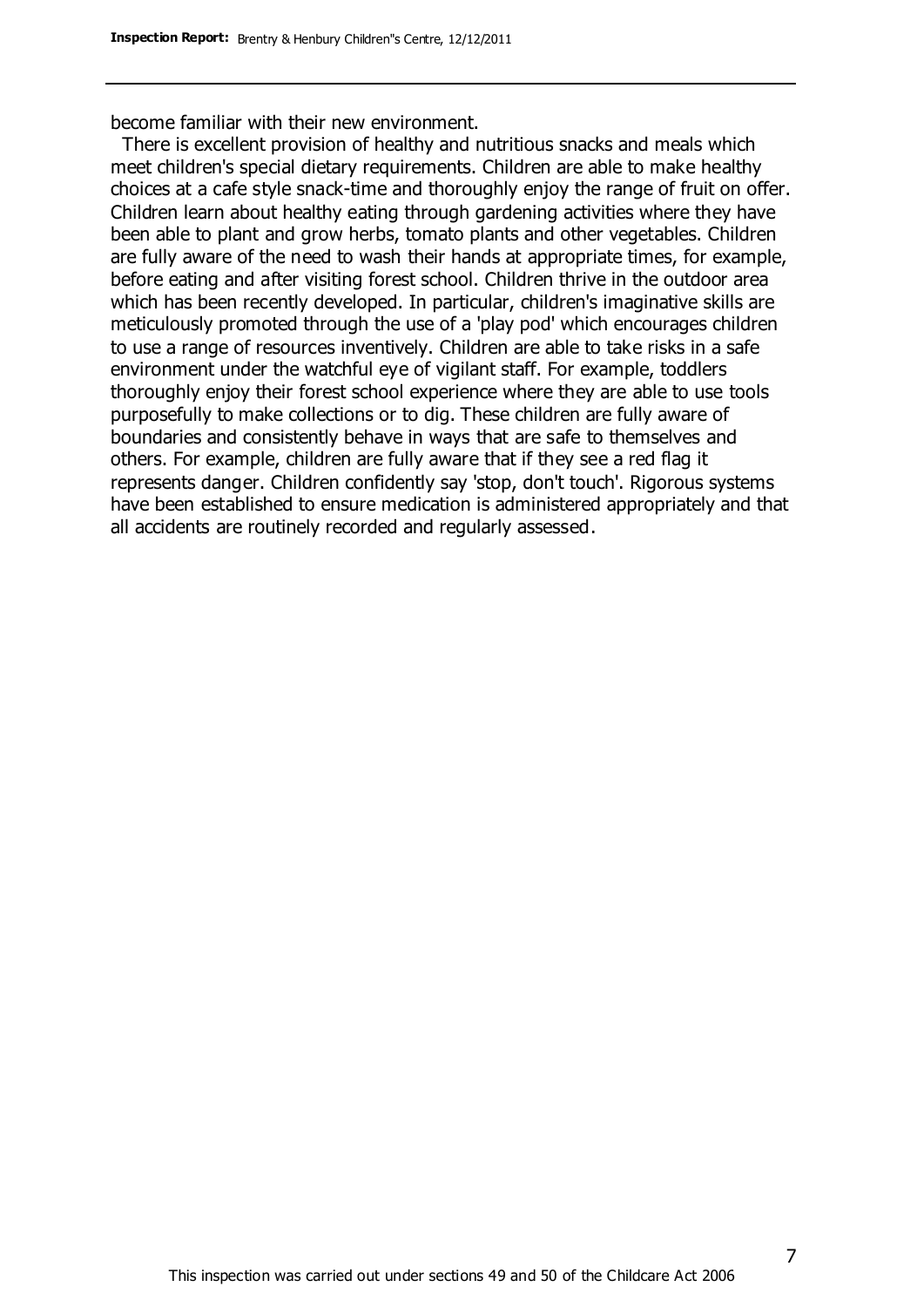### **Annex A: record of inspection judgements**

#### **The key inspection judgements and what they mean**

Grade 1 is Outstanding: this aspect of the provision is of exceptionally high quality Grade 2 is Good: this aspect of the provision is strong Grade 3 is Satisfactory: this aspect of the provision is sound Grade 4 is Inadequate: this aspect of the provision is not good enough

#### **The overall effectiveness of the early years provision**

| How well does the setting meet the needs of the<br>children in the Early Years Foundation Stage? |  |
|--------------------------------------------------------------------------------------------------|--|
| The capacity of the provision to maintain continuous                                             |  |
| improvement                                                                                      |  |

#### **The effectiveness of leadership and management of the early years provision**

| The effectiveness of leadership and management of the             |  |
|-------------------------------------------------------------------|--|
| <b>Early Years Foundation Stage</b>                               |  |
| The effectiveness of leadership and management in embedding       |  |
| ambition and driving improvement                                  |  |
| The effectiveness with which the setting deploys resources        |  |
| The effectiveness with which the setting promotes equality and    |  |
| diversity                                                         |  |
| The effectiveness of safeguarding                                 |  |
| The effectiveness of the setting's self-evaluation, including the |  |
| steps taken to promote improvement                                |  |
| The effectiveness of partnerships                                 |  |
| The effectiveness of the setting's engagement with parents and    |  |
| carers                                                            |  |

### **The quality of the provision in the Early Years Foundation Stage**

The quality of the provision in the Early Years Foundation Stage | 1

### **Outcomes for children in the Early Years Foundation Stage**

| <b>Outcomes for children in the Early Years Foundation</b>    |  |
|---------------------------------------------------------------|--|
| <b>Stage</b>                                                  |  |
| The extent to which children achieve and enjoy their learning |  |
| The extent to which children feel safe                        |  |
| The extent to which children adopt healthy lifestyles         |  |
| The extent to which children make a positive contribution     |  |
| The extent to which children develop skills for the future    |  |

Any complaints about the inspection or report should be made following the procedures set out in the guidance available from Ofsted's website: www.ofsted.gov.uk